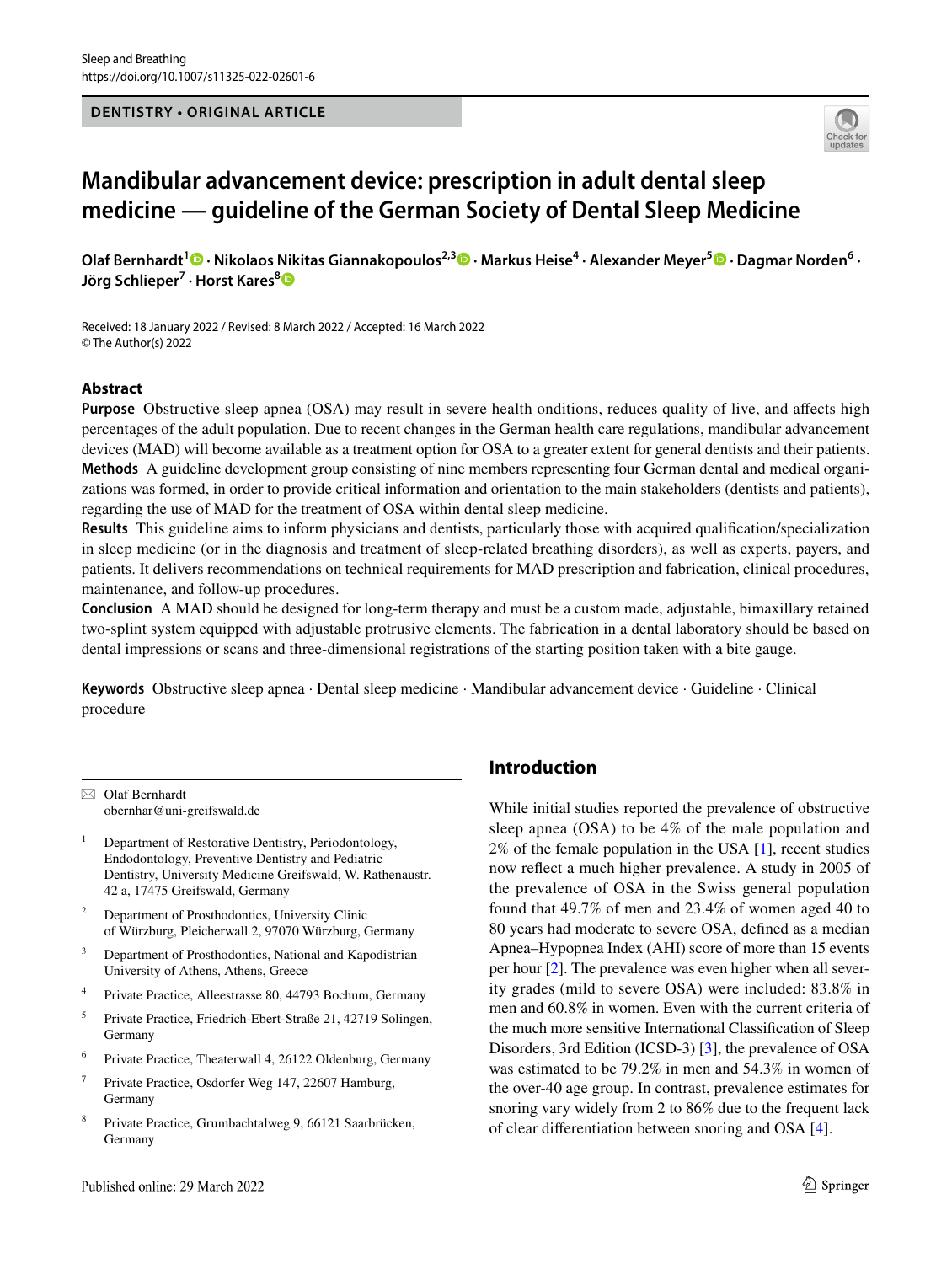Treatment recommendations vary, depending on the severity of OSA and snoring, from general measures such as weight reduction, exercise or positional therapy, to more specifc treatments such as positive airway pressure (PAP) therapy, occlusal splint therapy with a mandibular advancement device (MAD), and surgical procedures [[5\]](#page-7-4). Compared to PAP therapy, oral appliance therapy (OAT) results in better adherence to treatment and, thus, to comparable efectiveness with fewer side efects compared to PAP therapy [\[6](#page-7-5), [7](#page-7-6)].

MADs are used in adults for the management of snoring, OSA, and of the health and social impairments associated with these sleep disorders. Depending on the specifc constellation of medical fndings, mandibular advancement devices may be used alone or in combination with other treatment options such as diet for obesity, positional therapy for positional OSA and snoring, in combination with positive airway pressure therapy in order to lower the therapeutic PAP-pressure, as well as with surgical methods.

Any oral appliance used for MAD for treatment of OSA should be a custom-made, adjustable, bimaxillary retained, two-splint (bibloc) system with adjustable protrusive elements fabricated in a dental laboratory based on dental impressions or scans and three-dimensional registrations of the starting position taken with a bite gauge. The mechanism of action of MAD therapy is predominantly induced by mandibular protrusion, which places tension on the suprahyoid tissues, resulting in luminal enlargement and stabilization of the airway at the level of the velum, the tongue base, and the epiglottis  $[8]$  $[8]$ . Due to the entry into force of the decision by the Federal Joint Committee (G-BA) [\[9\]](#page-7-8) to include the "mandibular advancement device" as a treatment option for OSA in "Guideline Methods of Contractual Medical Care" (MVV-RL) of February 24 2021, and due to the G-BA decision to amend the guideline entitled "Mandibular advancement device for obstructive sleep apnea" of May 6, 2021 on adequate, appropriate, and cost-efficient contractual dental care, the aim of this guideline is to support dentists applying mandibular advancement devices in the feld of dental sleep medicine by providing critical information on structure, process, and outcome orientation to improve the quality of care. This guideline aims to inform physicians and dentists, particularly those with acquired qualifcation/specialization in sleep medicine (or in the diagnosis and treatment of

<span id="page-1-1"></span>

| <b>Table 2</b> Classification of the strength of consensus (AWMF) |                                                  |  |  |  |  |
|-------------------------------------------------------------------|--------------------------------------------------|--|--|--|--|
| Classification of the strength of consensus                       |                                                  |  |  |  |  |
| Strong consensus                                                  | Agreement of $> 95\%$ of the participants        |  |  |  |  |
| Consensus                                                         | Agreement of $> 75$ to 95% of the participants   |  |  |  |  |
| Majority agreement                                                | Agreement of $> 50\%$ to 75% of the participants |  |  |  |  |
| No consensus                                                      | Agreement of $< 50\%$ of the participants        |  |  |  |  |

sleep-related breathing disorders), as well as experts, payers, and patients.

# **Material and methods**

The guideline development group consisted of four experts representing the following organizations: German Dental Association, German Society of Craniomandibular Function and Disorders, Orofacial Pain Working Group of the German Pain Society, the German Association of Statutory Health Insurance Dentists, and fve experts representing the German Society of Dental Sleep Medicine. The methodology used for the development of this guideline is based on the AWMF Guideline on Guideline Development [[10\]](#page-7-9) (*AWMF-Regelwerk Leitlinien*, Version 1.1 of 27 March 2013).

The literature search was primarily conducted in PubMed and was limited to the last 10 years using the following terms in combination: obstructive sleep apnea, oral appliance, mandibular repositioning device, mandibular advancement device, and guidelines. In addition, a hand search was performed by all guideline authors; this search also considered earlier publications. A total of 124 full-text publications were identifed for the preparation of this guideline.

Recommendations were developed by a consensus of the representatively composed guideline development group and submitted to the boards of the participating professional societies for adoption. The recommendations were developed based on discussion and voting in a structured consensus-building process. Fourteen online group meetings were held. Decisions on the individual topics were made by circular resolution via email, and fnal consensus was reached on 1 June 2021. The recommendation grading scheme used in this guideline is shown in Table [1](#page-1-0). The strength of consensus was classifed as shown in Table [2.](#page-1-1)

<span id="page-1-0"></span>**Table 1** Recommendation grading scheme

| Wording of recommendations FOR an intervention                                                     | Wording of recommendations AGAINST an intervention           | Recommendation grade  |
|----------------------------------------------------------------------------------------------------|--------------------------------------------------------------|-----------------------|
| "must" (German: "soll")/ "we strongly recommend" "must not" (German: "soll nicht"/ "we discourage" | "should not" (German: "sollte nicht")/ "we do not recommend" | Strong recommendation |
| "should" (German: "sollte")/ "we recommend"                                                        | "can be omitted" (German: "kann verzichtet werden")/ "is     | Recommendation        |
| "could" (German: "kann")/ "could be considered"                                                    | optional"                                                    | Open recommendation   |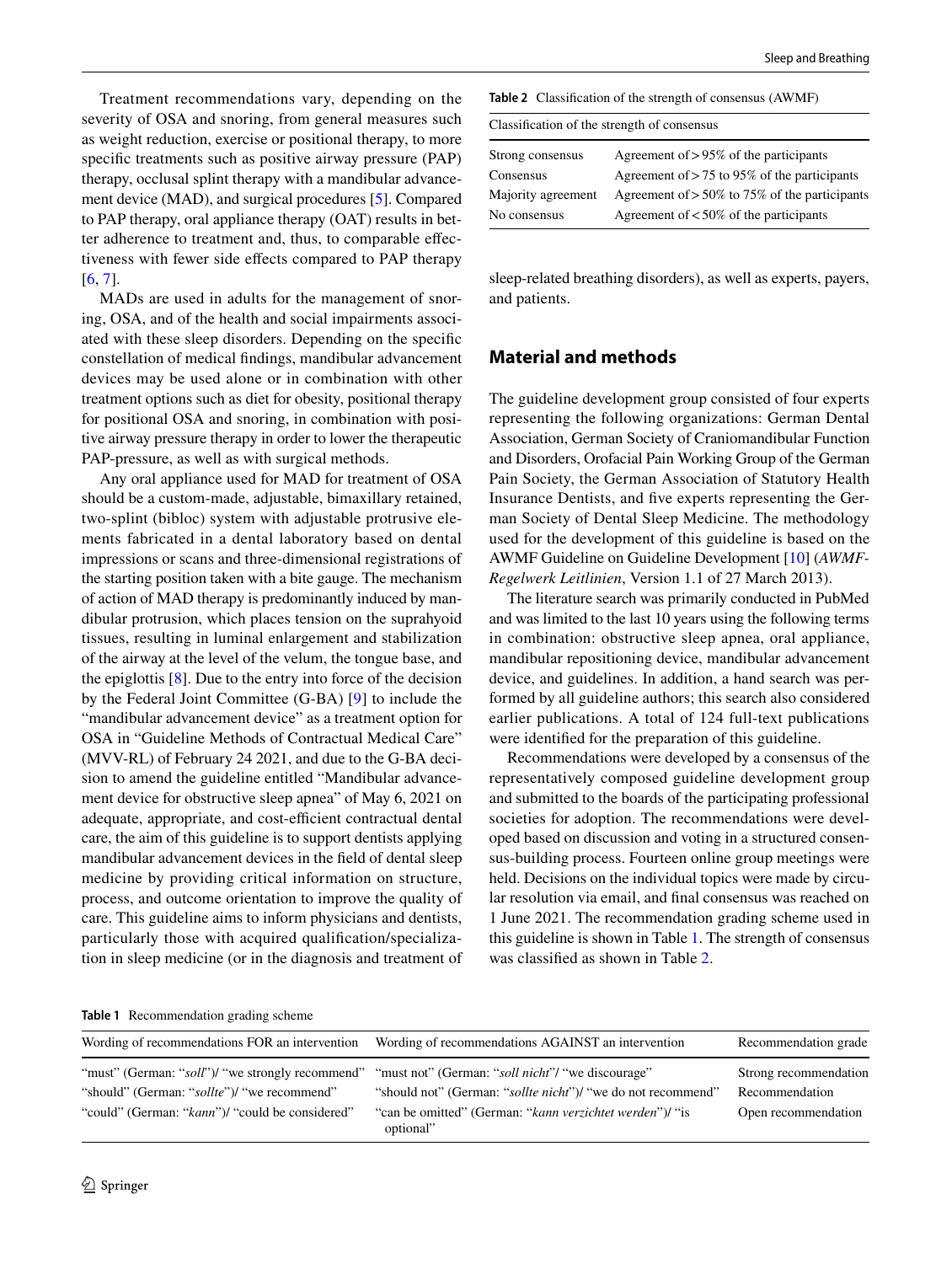# **Results**

# **Recommendations for dentists providing MAD therapy**

Prior to fabrication of a MAD a medical referral and prescription is legal requirement (Fig. [1\)](#page-2-0). MAD providers should have a good knowledge about distinct oral appliances and their therapeutic applications. All skills and the underlying knowledge should be acquired or expanded through continuing education and training.

# **Clinical procedure for dentists**

### **Dental diagnosis and treatment**

The aim of dental diagnostics and therapeutics before and during oral appliance therapy for sleep apnea and snoring is to optimize preconditions for treatment success and to minimize risks to the stomatognathic system.

Risks and benefts of MAD therapy have to be assessed from medical and dental perspectives using an interdisciplinary team approach. The dentist bears the sole responsibility to evaluate all risks associated with MAD use for each individual patient and, if necessary, to decide if dental pretreatment measures are needed before the start of OAT.



<span id="page-2-0"></span>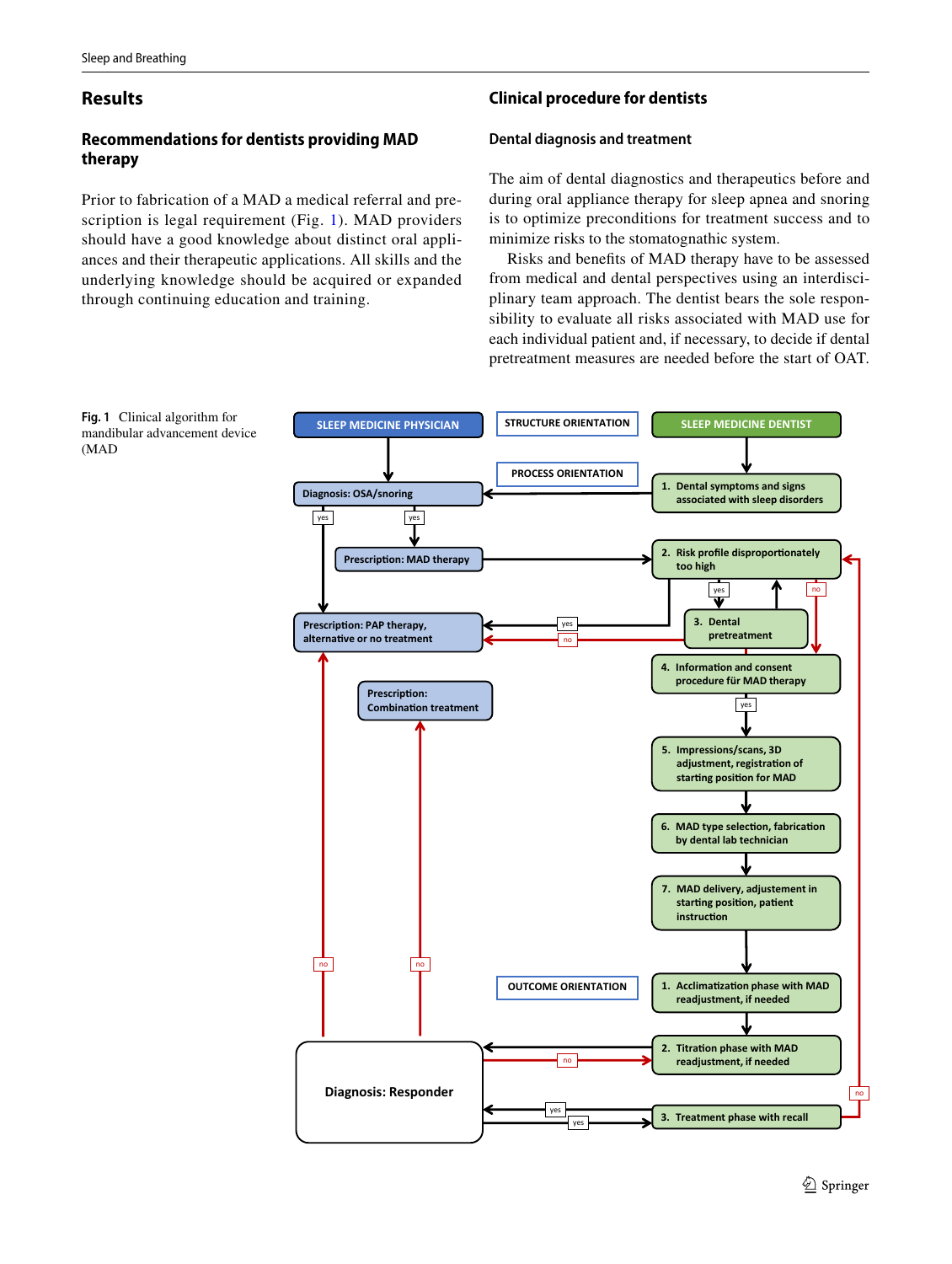Every risk assessment is based on the individual risk profle, i.e., the conservative, prosthetic, periodontal, and functional dental examination fndings and constellations of fndings relevant to MAD use (diagnostic indices and classifcations including radiographic examinations) [\[4](#page-7-3), [5](#page-7-4), [11](#page-7-10)[–14](#page-7-11)].

Clinical fndings that may preclude a dental indication for MAD include:

- Insufficient stability of remaining teeth/insufficient occlusal support zones (increased risk, e.g., of Eichner Index Group B and C, disregarding teeth with mobility grades and insufficient prosthetic equators);
- Temporary removable of partial dentures (increased risk, e.g., in the presence of wire bended clasps) or permanent removable, fxed, and combined dentures (increased risk, e.g., in case of insufficient stability);
- Dental caries, insufficient fillings, or other defects (increased risk, e.g., in case of fllings with more than one surface are in need of repair);
- Periodontitis/periimplantitis (increased risk, e.g., in case of bleeding on probing [BOP] index  $>10\%$ , prob-ing depth > 4 mm, stage > 1, and grade > A) [\[15\]](#page-7-12);
- Functional disorders of the masticatory system: increased risk in case of function-limiting and/or painful temporomandibular disorders (TMD), especially dysfunctional pain (grades 3 and 4 of the Graded Chronic Pain Scale) and function-limiting mandibular hypomobility in the presence of<5 mm of mandibular protrusion, measured from the maximum retruded position as the best of three attempts, in accordance with the Diagnostic Criteria for Temporomandibular Disorders (DC/TMD) [[16\]](#page-7-13).

The patient's individual profle of the aforementioned risk factors relevant to treatment decision-making may limit the indications and possibilities for MAD therapy, in the dentist's assessment.

According to the above clinical fndings, dentists determine whether and which dental measures need to be initiated before and during OAT for risk reduction, including a possible adjustment of a preexisting MAD.

Existing risk factor assessment tools which have been modifed in order to capture the treatment-relevant fndings and constellations of fndings associated with OAT, e.g., vector diagram-type instruments used in dentistry, may be employed [[14](#page-7-11), [17\]](#page-7-14). If the patient requires a dental pretreatment that could potentially delay the initiation of MAD therapy, the referring physician should be informed (Table [3\)](#page-3-0).

### **Dental fabrication of a MAD**

To ensure optimal ft and function of the oral appliance, precise impressions of the upper and lower arches form the basis for MAD fabrication. These may be conventional or digital impressions, according to the practitioner's preferences. When taking the impressions, particular attention must be paid to adequate undercut and soft tissue rendering. Clinical parameters that can impair impression quality (hard or soft plaque, increased tooth mobility, etc.) must also be taken into account.

# **Vertical, sagittal, and horizontal dimension of the MAD position**

The vertical dimension of the MAD starting position (longitudinal axis, bite elevation) remains controversial. There is no clear scientifc evidence regarding the optimal vertical dimension and its efect on sleep-related breathing disorders. However, clinical experience has shown that the measured absolute protrusion of the mandible and adherence to MAD therapy decrease with increasing vertical dimension [[18–](#page-7-15)[21\]](#page-7-16).

To prevent fracture of the device during treatment, the vertical distance in the posterior region should be large enough to enable adequate dental laboratory work on the respective MAD. The impact of a sharply developed curve of Spee on the interocclusal distance needs to be considered over the complete protrusive course of the mandible.

To prevent interference over the total/complete distance of mandibular protrusion, the vertical distance in the anterior region should be large enough to enable adequate dental laboratory work on the specifc MAD, but not too large as to impede lip closure during sleep.

Recommendations regarding the sagittal dimension of the starting position of MAD therapy (retrusion/protrusion) vary greatly (from 6 to 90% of the maximum protrusion capacity) due to discrepancies in the reference point of measurement, among other things [[22](#page-7-17)[–25](#page-7-18)]. In contrast, literature consistently states that the usage of the active maximal retruded position as the reference point for measuring protrusive

<span id="page-3-0"></span>**Table 3** Recommendations of the guideline development group: dental diagnosis and treatment

Recommendation 1

Voting results: 8/0/0 (Yes/No/Abstain)

We strongly recommend to make decisions regarding the indication for MAD therapy as a risk-based decision based on the dental fndings and the constellations of fndings Strong consensus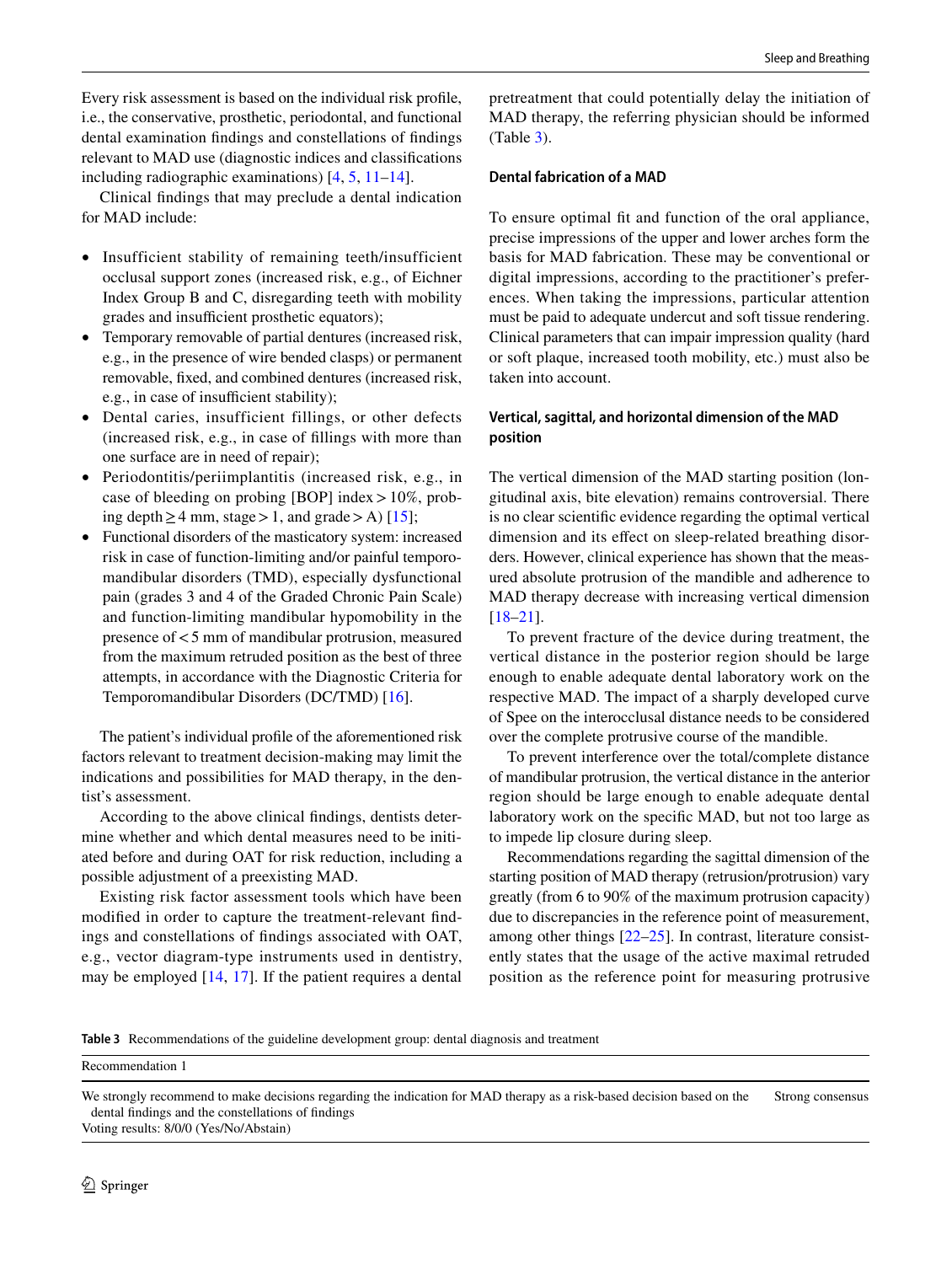movement achieves superior reproducibility. Therefore, and for reasons of clinical feasibility, the guideline working group recommends using active maximum retrusion as the reference point for determining the sagittal dimension of the starting MAD position [\[26](#page-8-0), [27](#page-8-1)]. From the patient's perspective, the MAD starting position should be.

- a) comfortable (pain- and tension-free) and
- b) approximately 50% of maximum protrusion, if feasible (measured from active maximum retrusion to active maximum protrusion in the supine position, as the best of three attempts, in accordance with the DC/TMD criteria [[16](#page-7-13)]).

The horizontal dimension of the starting position of MAD therapy (transverse axis) should take the patient-specifc lateral deviation of the mandible that occurs during advancement into account and should be comfortable for the patient (Table [4\)](#page-4-0).

#### **Maxillomandibular relation registration instruments**

In order to obtain a reproducible maxillomandibular relation record for the starting position of OAT, dentists should use appropriate registration instruments (bite gauge). The guideline working group recommends the use of registration instruments that permit reproducible adjustment in the three spatial dimensions in a lying and relaxed treatment position, making it easier to obtain reproducible maximum active protrusion and retrusion determinations and painless and tension-free maxillomandibular relationship records.

Diferent technical features of MAD serve to advance the mandible to a more forward position and, thus, expand the upper airway. There are two basic MAD design types: non-adjustable one-piece (monobloc) appliances and adjustable two-piece (bibloc) appliances. Based on the current scientifc evidence, adjustable bibloc MADs with specific features should be used in adults  $[19, 28-32]$  $[19, 28-32]$  $[19, 28-32]$  $[19, 28-32]$  $(Table 4)$  $(Table 4)$ .

### **MAD type selection and design instructions**

Recent research certifes positive treatment outcomes for titratable and non-titratable MADs regarding sleep parameters in patients with mild to moderate OSA [[33](#page-8-4)]. Due to clinical features like adjustability, comfort, design, any oral appliance considered for long-term OAT must be a custom made, adjustable, bimaxillary retained, articulated splint system equipped with adjustable protrusive elements fabricated in a dental laboratory based on dental impressions or scans and a maxillomandibular relationship record, and three-dimensional registrations of the starting position taken with a bite gauge. The MAD should allow for anterior and posterior readjustment of the mandible from the starting position because sagittal adjustment of mandibular position is a key variable determining the efectiveness of MADs in the treatment of OSA and snoring. This sagittal adjustment should be possible in reproducible increments of up to 1 mm. It should permit at least 5-mm forward and 1-mm backward readjustment in increments with adjustment mechanism on the frontal or each lateral side, respectively [[19](#page-7-19)]. For extended durability and good tolerance, the MAD should be made of stable, biocompatible materials with a secondary interlocking efect. Finally, the MAD should be easy to insert and to remove by the patients as well as their caregivers and healthcare providers, as needed [\[32\]](#page-8-3) (Table [4](#page-4-0)).

<span id="page-4-0"></span>**Table 4** Recommendations of the guideline development group: maxillomandibular relationship, starting point, and MAD type selection

| Recommendation 2                                                                                                                                                                                                                                                                                                        |                  |
|-------------------------------------------------------------------------------------------------------------------------------------------------------------------------------------------------------------------------------------------------------------------------------------------------------------------------|------------------|
| a) The maxillomandibular relationship (MMR) for the starting position of MAD therapy should be recorded by a dentist with<br>advanced training in sleep medicine.                                                                                                                                                       | Strong consensus |
| Voting results: 8/0/0 (Yes/No/Abstain)                                                                                                                                                                                                                                                                                  |                  |
| b) Instruments that allow for the adjustment of jaw position in all three dimensions in a lying position should be used in order Strong consensus<br>to obtain reproducible, painless, and tension-free maxillomandibular relationship records of the MAD starting position                                             |                  |
| Voting results: 7/0/1 (Yes/No/Abstain)                                                                                                                                                                                                                                                                                  |                  |
| c) Regarding MAD type selection, any oral appliance considered for MAD therapy should be a custom, adjustable, bimaxil-<br>lary retained splint system fabricated in a dental laboratory based on dental impressions and a maxillomandibular relation-<br>ship record, and equipped with protrusion adjustment elements | Strong consensus |
| Voting results: 7/0/1 (Yes/No/Abstain)                                                                                                                                                                                                                                                                                  |                  |
| a) Statement: Good management of side effects of MAD therapy is essential for achieving good adherence and clinical effi-<br>cacy of treatment                                                                                                                                                                          | Strong consensus |
| Voting results: 8/0/0 (Yes/No/Abstain)                                                                                                                                                                                                                                                                                  |                  |
| b) The MAD should be adjustable in small increments of up to 1 mm and should stably maintain the therapeutic position<br>established by titration                                                                                                                                                                       | Strong consensus |
| Voting results: 7/0/1 (Yes/No/Abstain)                                                                                                                                                                                                                                                                                  |                  |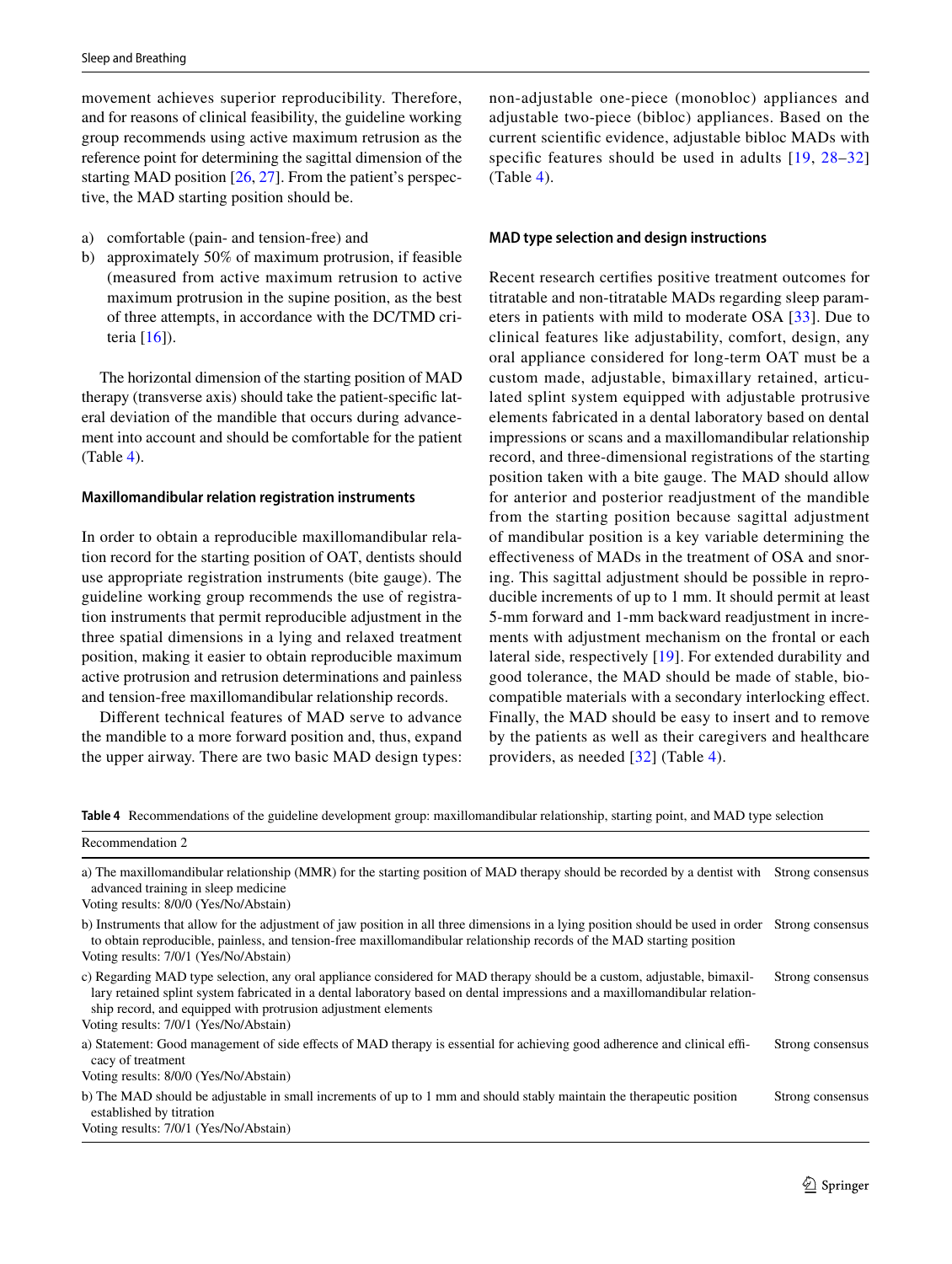#### **Appliance delivery, use, and care**

Appliance delivery involves a number of steps required not only in order to ensure the efectiveness of OAT, the longevity of the MAD appliance, and patient adherence, but also in order to minimize the potential side efects of OAT. Integrity and technical design quality of the MAD have to be controlled by the dentist before initial insertion. Next, the appliance is inserted in the patient's mouth and checked for ft, retention, and lip closure. [[34](#page-8-5), [35](#page-8-6)].

The patient must be informed and instructed about the protocol for MAD titration and adjustment. Patients with a diagnosis of OSA must be informed in advance about the need for a sleep medicine physician to assess the treatment efect of the MAD on completion of the titration phase.

Patients must be informed about potential side effects before the start of OAT and also during the course of treatment, if necessary. Jaw exercises must be demonstrated to and practiced with the patient in order to prevent or reduce pain in the jaw muscle and temporomandibular joint areas as well as to ensure the complete reposition of the mandible to its habitual position after removal of the MAD and, thus, to increase patient adherence [[36–](#page-8-7)[38\]](#page-8-8) (Table [5](#page-5-0)).

#### **MAD titration, dental and medical follow‑up**

Adjustment of a mandibular advancement device during the initial OAT phase is defned as *titration* of the MAD, in accordance with dental sleep medicine requirements. The titration phase starts after a successful acclimatization phase; it consists of adjusting the degree of mandibular advancement (titration, in increments of  $\leq 1$  mm) and, if necessary in order to reduce side efects, also a horizontal and or vertical adjustment. The aim of these adjustments is to optimize the MAD efect while minimizing the side efects of OAT, which leads to better adherence to the treatment. As the degree of mandibular advancement increases, increased efectiveness of treatment becomes more likely, but there is no linear relationship between the degree of mandibular advancement/readjustment and the efectiveness of MAD therapy [[34](#page-8-5), [39\]](#page-8-9). Data on symptoms and clinical measures gathered in outpatient protocols (such as sleep quality, daytime sleepiness, and under certain circumstances home-used sensors monitoring oxygen saturation and heart rate) serve as initial sleep medicine-based target variables for MAD adjustment/titration. The assessment of sleep medical requirements for MAD adjustment/titration should be made after mutual consultation between the referring physician and the dentist. The dentist alone is responsible for performing MAD adjustment/titration. The most important symptom-related outcome measures include snoring and daytime sleepiness, with evaluation via analog scoring or questionnaires, such as the Epworth sleepiness scale (ESS) [[3](#page-7-2), [40\]](#page-8-10). Metrological target parameters are derived by evaluating single- and multi-channel polygraphy recordings measuring oxygen saturation, peripheral arterial tone, respiratory airfow, heart rate and body position.

The titration phase ends when the therapeutic position of the MAD has been reached. At this phase, no further adjustment of mandibular position is needed, the patient is satisfed with the result, and the sleep physician has demonstrated that the MAD has a sufficient effect during sleep (sufficient response to MAD therapy) usually after polysomnographic recordings. The MAD should be worn during the entire duration of sleep. As standard procedure, the frst dental recall appointment (check-up) should be scheduled 6 months after the end of the titration phase, then annually. Recall intervals can be adjusted in accordance with the individual risk profle of the patient [[13\]](#page-7-20) (Table [6\)](#page-5-1).

<span id="page-5-0"></span>**Table 5** Recommendations of the guideline development group: Appliance delivery, use and care instructions

| Recommendation 3                                                                                                                                                                                      |                  |
|-------------------------------------------------------------------------------------------------------------------------------------------------------------------------------------------------------|------------------|
| The patient must be given information and instructions on MAD handling, use and care, jaw exercises, and dental recall dur-<br>ing the delivery appointment<br>Voting results: 8/0/0 (Yes/No/Abstain) | Strong consensus |

<span id="page-5-1"></span>**Table 6** Recommendations of the guideline development group: MAD titration, dental and medical follow-up

#### Recommendation 4

a) Readjustment of mandibular position in the titration phase of MAD therapy should be achievable in the smallest possible increments of up to 1 mm in order to influence the factors' efficacy, side effects, and adherence in the best possible manner Voting results: 7/0/1 (Yes/No/Abstain) Strong consensus

b) At the end of the titration phase, the efectiveness of the therapeutic position of the MAD should be evaluated and confrmed by the sleep physician Strong consensus

Voting results: 8/0/0 (Yes/No/Abstain)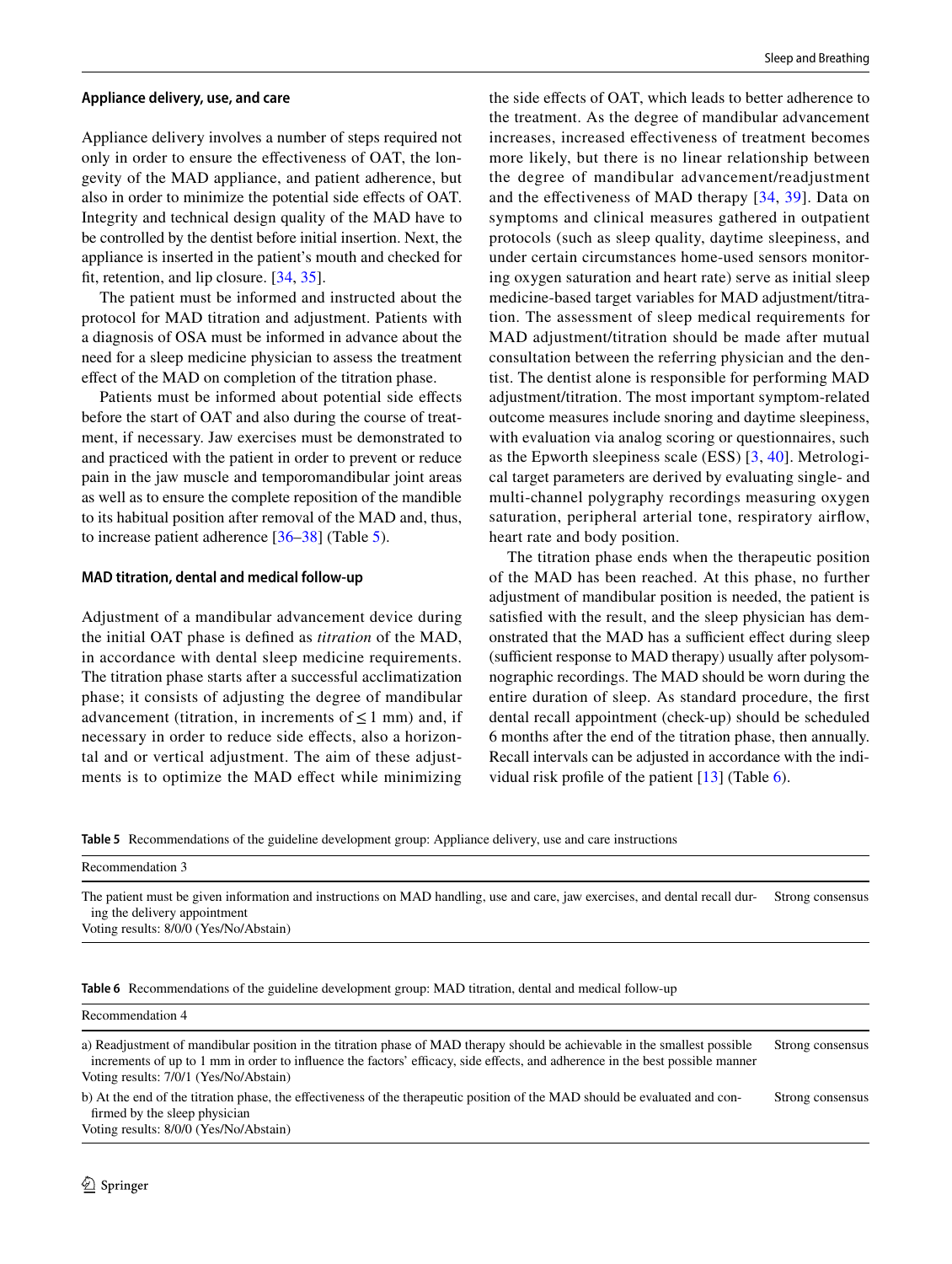<span id="page-6-0"></span>

|  | Table 7 Recommendations of the guideline development group: outcome orientation |  |  |  |  |
|--|---------------------------------------------------------------------------------|--|--|--|--|
|--|---------------------------------------------------------------------------------|--|--|--|--|

Recommendation 5

| a) Patients must be informed about the potential side effects of MAD therapy and about possible measures for their reduction                                                                | Strong consensus |
|---------------------------------------------------------------------------------------------------------------------------------------------------------------------------------------------|------------------|
| or prevention before the start of treatment<br>Voting results: 8/0/0 (Yes/No/Abstain)                                                                                                       |                  |
| b) Statement: Good management of side effects of MAD therapy is essential for achieving good adherence and clinical effi-<br>cacy of treatment<br>Voting results: 8/0/0 (Yes/No/Abstain)    | Strong consensus |
| c) The MAD should be adjustable in small increments of up to 1 mm and should stably maintain the therapeutic position<br>established by titration<br>Voting results: 7/0/1 (Yes/No/Abstain) | Strong consensus |

#### **Outcome orientation**

Assessment of the outcome of MAD therapy includes an evaluation of patient-related aspects such as efficacy, manageability, comfort, side efects, and patient adherence to the treatment. Technical aspects of the assessment of OAT quality are related to the MAD: these are fit, adjustability and titratability, durability, convertibility/repairability, cleanability/hygienics and material biocompatibility (Table [7\)](#page-6-0).

### **Conclusion**

The risks and benefts of MAD therapy need to be evaluated from medical and dental perspectives in using an interdisciplinary approach. MAD providers should have sound knowledge about specific appliances and their therapeutic application. MADs should be designed for long-term therapy and must be a custom made, adjustable, bimaxillary retained two-splint system with adjustable protrusive elements, fabricated in a dental laboratory according to dental impressions or scans and three-dimensional registrations of the starting position taken with bite gauge. Explanation of potential side effects of MAD should be given before the start of treatment and instructions on MAD handling during the delivery appointment. Finally, the efectiveness of the therapeutic position of the MAD should be evaluated and confrmed by the sleep physician.

**Author contribution** All the authors contributed to the study conception and design. Material preparation, data collection, and literature search were performed by all the authors. Horst Kares served as guideline coordinator. The English manuscript is a shortened version of the German guideline and was composed by Olaf Bernhardt. Horst Kares revised it, and all the authors commented on the previous versions of the manuscript. All the authors read and approved the fnal manuscript.

**Funding** Open Access funding enabled and organized by Projekt DEAL.

**Data availability** Not applicable.

**Code availability** Not applicable.

#### **Declarations**

**Ethical approval** All the procedures performed in this study were in accordance with the 1964 Helsinki Declaration and its later amendments or comparable ethical standards.

**Consent to participate** Not applicable.

**Consent for publication** Not applicable.

**Conflict of interest** All the guideline authors and participants disclosed their potential conficts of interest (COI) before starting work on the guideline using the AWMF's "Disclosure of Conficts of Interest" form (version date: May 23, 2018). The originals are kept on fle by the guideline coordinator. The confict of interest disclosure forms were jointly reviewed and evaluated by all the guideline development group members during the online conference on October 6, 2020. Horst Kares, Nikolaos Giannakopoulos, Markus Heise, Alexander Meyer, and Dagmar Norden had no confict of interest and no competing interest. Olaf Bernhardt was found to have a low-level COI (with no consequences), and Joerg Schlieper was found to have a high-level confict of interest regarding MAD type, design, and adjustability. Since his expertise was indispensable, it was decided to exclude him from the discussions and voting on the relevant topics and to merely grant him the opportunity to submit his comments and opinions in writing.

**Open Access** This article is licensed under a Creative Commons Attribution 4.0 International License, which permits use, sharing, adaptation, distribution and reproduction in any medium or format, as long as you give appropriate credit to the original author(s) and the source, provide a link to the Creative Commons licence, and indicate if changes were made. The images or other third party material in this article are included in the article's Creative Commons licence, unless indicated otherwise in a credit line to the material. If material is not included in the article's Creative Commons licence and your intended use is not permitted by statutory regulation or exceeds the permitted use, you will need to obtain permission directly from the copyright holder. To view a copy of this licence, visit<http://creativecommons.org/licenses/by/4.0/>.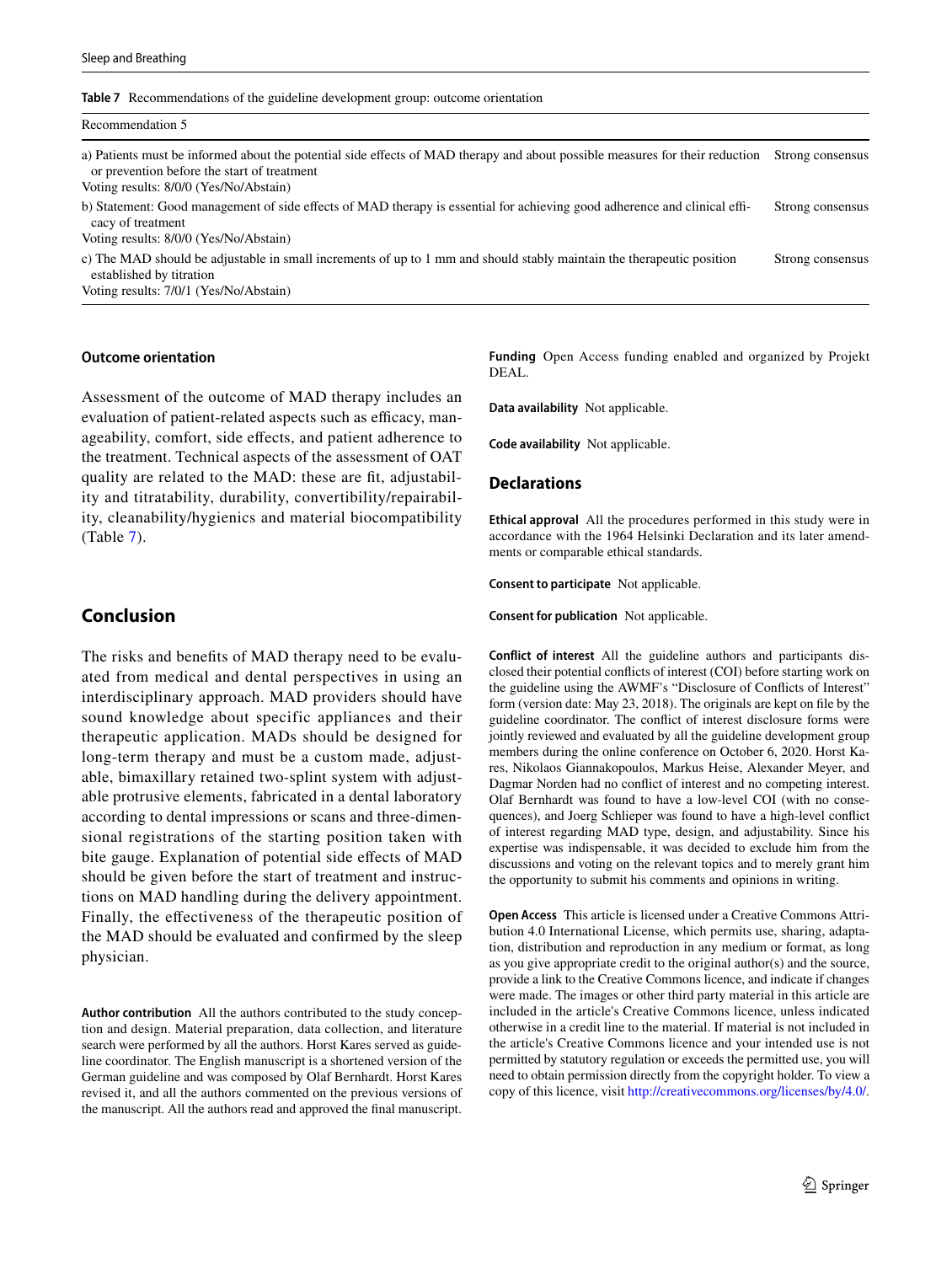## **References**

- <span id="page-7-0"></span>1. Young T, Palta M, Dempsey J, Skatrud J, Weber S, Badr S (1993) The occurrence of sleep-disordered breathing among middle-aged adults. N Engl J Med 328:1230–1235. [https://doi.org/10.1056/](https://doi.org/10.1056/NEJM199304293281704) [NEJM199304293281704](https://doi.org/10.1056/NEJM199304293281704)
- <span id="page-7-1"></span>2. Heinzer R, Vat S, Marques-Vidal P, Marti-Soler H, Andries D, Tobback N, Mooser V, Preisig M, Malhotra A, Waeber G, Vollenweider P, Tafti M, Haba-Rubio J (2015) Prevalence of sleepdisordered breathing in the general population: the HypnoLaus study. Lancet Respir Med 3:310–318. [https://doi.org/10.1016/](https://doi.org/10.1016/S2213-2600(15)00043-0) [S2213-2600\(15\)00043-0](https://doi.org/10.1016/S2213-2600(15)00043-0)
- <span id="page-7-2"></span>3. Sateia MJ (2014) International classifcation of sleep disordersthird edition: highlights and modifcations. Chest 146:1387–1394. <https://doi.org/10.1378/chest.14-0970>
- <span id="page-7-3"></span>4. Stuck BA, Braumann B, Heiser C, Herzog M, Maurer JT, Plößl S, Stefen A, Sommer JU, Verse T, Hofauer B (2019) Deutsche Gesellschaft für Hals-Nasen-Ohren-Heilkunde, Kopf- und Hals-Chirurgie e. V. S3-Leitlinie Diagnostik und Therapie des Schnarchens beim Erwachsenen AWMF-Register-Nr 017/068. [https://www.awmf.org/uploads/tx\\_szleitlinien/017-068l\\_S3\\_](https://www.awmf.org/uploads/tx_szleitlinien/017-068l_S3_Diagnostik_Therapie_Schnarchen_Erwachsene_2019-8.pdf) [Diagnostik\\_Therapie\\_Schnarchen\\_Erwachsene\\_2019-8.pdf.](https://www.awmf.org/uploads/tx_szleitlinien/017-068l_S3_Diagnostik_Therapie_Schnarchen_Erwachsene_2019-8.pdf) Accessed 7 December 2021
- <span id="page-7-4"></span>5. Arzt M, Braumann B, Ficker JH, Fietze I, Frohnhofen H, Galetke W, Maurer JT, Mayer T, Orth M, Penzel T, Pistner HP, Randerath W, Rösslein M, Sitter H, Stuck BA (2017) Deutsche Gesellschaft für Schlaforschung und Schlafmedizin, S3 Leitlinie Nichterholsamer Schlaf/Schlafstörungen - Kapitel "Schlafbezogene Atmungsstörungen beim Erwachsenen". AWMF-Register-Nr 063/001. [https://www.awmf.org/uploads/tx\\_szleitlinien/063-001l\\_](https://www.awmf.org/uploads/tx_szleitlinien/063-001l_S3_SBAS_2017-08_2_verlaengert_und_Hinweis_Teil-Aktualisierung_2020-07.pdf) [S3\\_SBAS\\_2017-08\\_2\\_verlaengert\\_und\\_Hinweis\\_Teil-Aktualisie](https://www.awmf.org/uploads/tx_szleitlinien/063-001l_S3_SBAS_2017-08_2_verlaengert_und_Hinweis_Teil-Aktualisierung_2020-07.pdf) [rung\\_2020-07.pdf.](https://www.awmf.org/uploads/tx_szleitlinien/063-001l_S3_SBAS_2017-08_2_verlaengert_und_Hinweis_Teil-Aktualisierung_2020-07.pdf) Accessed 7 December 2021
- <span id="page-7-5"></span>6. Phillips CL, Grunstein RR, Darendeliler MA, Mihailidou AS, Srinivasan VK, Yee BJ, Marks GB, Cistulli PA (2013) Health outcomes of continuous positive airway pressure versus oral appliance treatment for obstructive sleep apnea: a randomized controlled trial. Am J Respir Crit Care Med 187:879–887. [https://](https://doi.org/10.1164/rccm.201212-2223OC) [doi.org/10.1164/rccm.201212-2223OC](https://doi.org/10.1164/rccm.201212-2223OC)
- <span id="page-7-6"></span>7. Bratton DJ, Gaisl T, Wons AM, Kohler M (2015) CPAP vs Mandibular advancement devices and blood pressure in patients with obstructive sleep apnea: a systematic review and meta-analysis. JAMA 314:2280–2293.<https://doi.org/10.1001/jama.2015.16303>
- <span id="page-7-7"></span>8. Mayer G, Arzt M, Braumann B, Ficker JH, Fietze I, Frohnhofer H, Galetke W, Maurer JT, Orth M, Penzel T, Pister H, Randerath W, Rösslein M, Sitter H, Stuck BA (2017) German S3 Guideline nonrestorative sleep/sleep disorders, chapter "Sleep-related breathing disorders in adults", short version: German Sleep Society (Deutsche Gesellschaft fur Schlaforschung und Schlafmedizin, DGSM). Somonolgie 21:290–301
- <span id="page-7-8"></span>9. Gemeinsamer Bundesauschuss, Anlage zur Zusammenfassenden Dokumentation, Methodenbewertungsverfahren gemäß § 135 Absatz 1 SGB V Unterkieferprotrusionsschiene bei leichter bis mittelgradiger obstruktiver Schlafapnoe beim Erwachsenen, 20. November 2020, 190–8. [https://www.g-ba.de/bewertungsverfa](https://www.g-ba.de/bewertungsverfahren/methodenbewertung/179/) [hren/methodenbewertung/179/](https://www.g-ba.de/bewertungsverfahren/methodenbewertung/179/). Accessed 7 Dec 2021
- <span id="page-7-9"></span>10. Muche-Borowski C, Selbmann HK, Nothacker M, Müller WKI (2013) Das AWMF-Regelwerk Leitlinien. [http://www.awmf.org/](http://www.awmf.org/leitlinien/awmf-regelwerk.html) [leitlinien/awmf-regelwerk.html](http://www.awmf.org/leitlinien/awmf-regelwerk.html). Accessed 7 December 2021
- <span id="page-7-10"></span>11. Peroz I, Bernhardt O, Kares H, Korn HJ, Kropp D, Lange M, Nilges P, Ommerborn MA, Stefen A, Turp JC, Wolowski A (2019) S3-Leitlinie - Diagnostik und Behandlung von Bruxismus -. AWMF-Register-Nr 083/027. [https://www.awmf.org/leitlinien/](https://www.awmf.org/leitlinien/detail/ll/083-027.html) [detail/ll/083-027.html](https://www.awmf.org/leitlinien/detail/ll/083-027.html). Accessed 7 December 2021
- 12. Schwarting S, Huebers U, Heise M, Schlieper J, Hauschild A (2007) Position paper on the use of mandibular advancement

devices in adults with sleep-related breathing disorders. a position paper of the German Society of Dental Sleep Medicine (Deutsche Gesellschaft Zahnaerztliche Schlafmedizin, DGZS). Sleep Breath 11:125–126.<https://doi.org/10.1007/s11325-007-0116-z>

- <span id="page-7-20"></span>13. Schlieper J (2016) Unterkieferprotrusionsschienen - So kontrollieren Sie richtig. Zahnarztl Mitt 106:1–5
- <span id="page-7-11"></span>14. Schlieper J (2016) Abstract: Stellenwert der zahnärztlichen Therapie vor und während der Therapie mit Unterkieferprotrusionsschienen (UPS) bei Patienten mit obstruktiven schlafbezogenen Atmungsstörungen - eine retrospektive Untersuchung mit einem programmtechnischen Vektordiagramm. Somnologie 20(Suppl 1):66
- <span id="page-7-12"></span>15. Tonetti MS, Sanz M (2019) Implementation of the new classifcation of periodontal diseases: decision-making algorithms for clinical practice and education. J Clin Periodontol 46:398–405. <https://doi.org/10.1111/jcpe.13104>
- <span id="page-7-13"></span>16. Schifman E, Ohrbach R, Truelove E, Look J, Anderson G, Goulet JP, List T, Svensson P, Gonzalez Y, Lobbezoo F, Michelotti A, Brooks SL, Ceusters W, Drangsholt M, Ettlin D, Gaul C, Goldberg LJ, Haythornthwaite JA, Hollender L, Jensen R, John MT, De Laat A, de Leeuw R, Maixner W, van der Meulen M, Murray GM, Nixdorf DR, Palla S, Petersson A, Pionchon P, Smith B, Visscher CM, Zakrzewska J, Dworkin SF, International Rdc/ Tmd Consortium Network IafDR, Orofacial Pain Special Interest Group IAftSoP (2014) Diagnostic criteria for temporomandibular disorders (DC/TMD) for clinical and research applications: recommendations of the International RDC/TMD Consortium Network\* and Orofacial Pain Special Interest Group †. J Oral Facial Pain Headache 28:6–27.<https://doi.org/10.11607/jop.1151>
- <span id="page-7-14"></span>17. Lang NP, Suvan JE, Tonetti MS (2015) Risk factor assessment tools for the prevention of periodontitis progression a systematic review. J Clin Periodontol 42 Suppl 16:S59-70. [https://doi.org/10.](https://doi.org/10.1111/jcpe.12350) [1111/jcpe.12350](https://doi.org/10.1111/jcpe.12350)
- <span id="page-7-15"></span>18. Pitsis AJ, Darendeliler MA, Gotsopoulos H, Petocz P, Cistulli PA  $(2002)$  Effect of vertical dimension on efficacy of oral appliance therapy in obstructive sleep apnea. Am J Respir Crit Care Med 166:860–864. <https://doi.org/10.1164/rccm.200204-342OC>
- <span id="page-7-19"></span>19. Ahrens A, McGrath C, Hagg U (2011) A systematic review of the efficacy of oral appliance design in the management of obstructive sleep apnoea. Eur J Orthod 33:318–324. [https://doi.org/10.1093/](https://doi.org/10.1093/ejo/cjq079) [ejo/cjq079](https://doi.org/10.1093/ejo/cjq079)
- 20. Nikolopoulou M, Naeije M, Aarab G, Hamburger HL, Visscher CM, Lobbezoo F (2011) The effect of raising the bite without mandibular protrusion on obstructive sleep apnoea. J Oral Rehabil 38:643–647.<https://doi.org/10.1111/j.1365-2842.2011.02221.x>
- <span id="page-7-16"></span>21. Vroegop AV, Vanderveken OM, Van de Heyning PH, Braem MJ (2012) Efects of vertical opening on pharyngeal dimensions in patients with obstructive sleep apnoea. Sleep Med 13:314–316. <https://doi.org/10.1016/j.sleep.2011.08.005>
- <span id="page-7-17"></span>22. Aarab G, Lobbezoo F, Hamburger HL, Naeije M (2010) Efects of an oral appliance with diferent mandibular protrusion positions at a constant vertical dimension on obstructive sleep apnea. Clin Oral Investig 14:339–345. [https://doi.org/10.1007/](https://doi.org/10.1007/s00784-009-0298-9) [s00784-009-0298-9](https://doi.org/10.1007/s00784-009-0298-9)
- 23. Remmers J, Charkhandeh S, Grosse J, Topor Z, Brant R, Santosham P, Bruehlmann S (2013) Remotely controlled mandibular protrusion during sleep predicts therapeutic success with oral appliances in patients with obstructive sleep apnea. Sleep 36:1517–1525, 1525A. <https://doi.org/10.5665/sleep.3048>
- 24. Tegelberg A, Walker-Engstrom ML, Vestling O, Wilhelmsson B (2003) Two diferent degrees of mandibular advancement with a dental appliance in treatment of patients with mild to moderate obstructive sleep apnea. Acta Odontol Scand 61:356–362. [https://](https://doi.org/10.1080/00016350310007130) [doi.org/10.1080/00016350310007130](https://doi.org/10.1080/00016350310007130)
- <span id="page-7-18"></span>25. Walker-Engstrom ML, Ringqvist I, Vestling O, Wilhelmsson B, Tegelberg A (2003) A prospective randomized study comparing